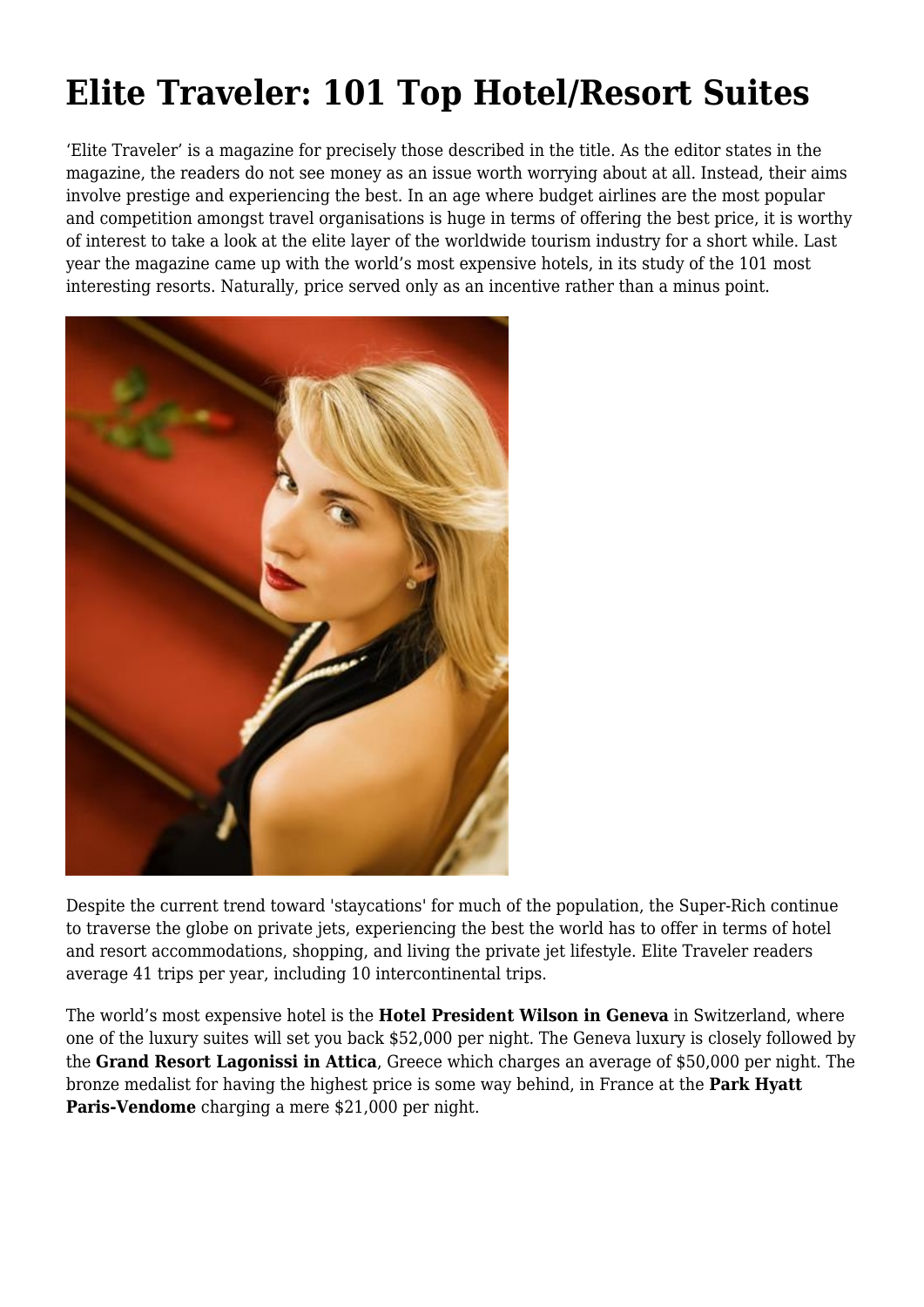

In the USA, the most expensive hotel is the **Ty Warner Penthouse Four Seasons Hotel in New York**, which sets visitors back \$30,000 per night. In Asia, the two most expensive hotels are to be found in Delhi, India. In a land tortured by disease and poverty, it is possible to find accommodation for \$5,000 per day in the capital. The next most expensive accommodation available in Asia is to be found in Malaysia.

The magazine 'Elite Traveler' strives to visit and review these luxurious locations for the benefit of readers who see spending huge amounts of money on hotels to be a positive aspect of holiday time.